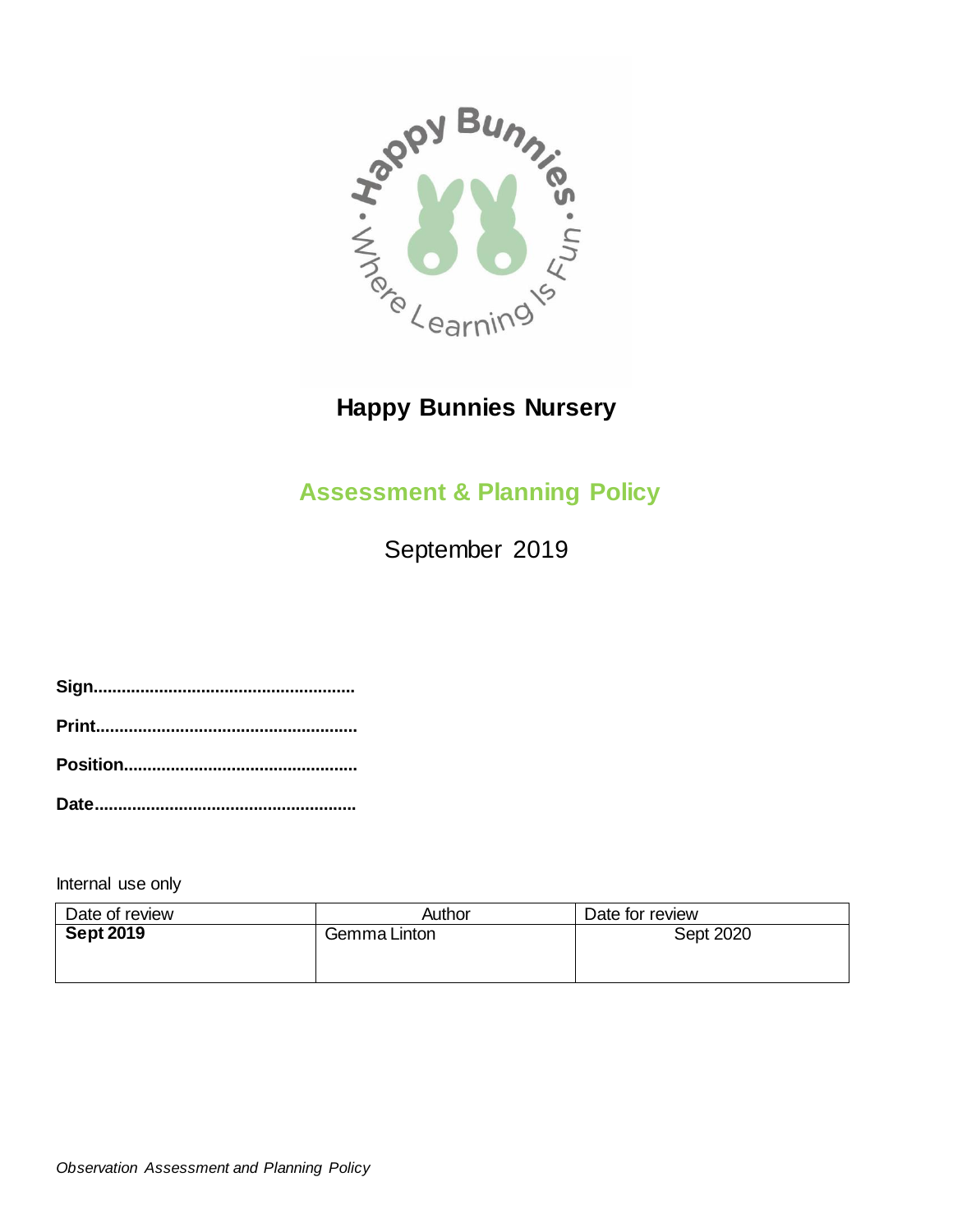# **Contents**

- Introduction to Policy (Page 3)
- Aims of Policy (Page 3)
- Assessment (Page 3 & 4)
- Observation (Page 4 & 5)
- Recording and Planning (Page 5)
- Quality Assurance (Page 5 )
- Assessment and planning strategy (Appendix 1)
- Starting Point/ Base line assessment document: 'What to expect' (Appendix 2)
- Daily room planning document: (Appendix 3)
- Learning Objective Focus Sheet (Appendix 4)
- St Helens EYFS Tracker Summary: Keyworker termly report: (Appendix 5)
- Whole Nursery termly report: (Appendix 6)
- Annual Self assessment (SEF): (Appendix 7)
- Long term planning: (Appendix 8)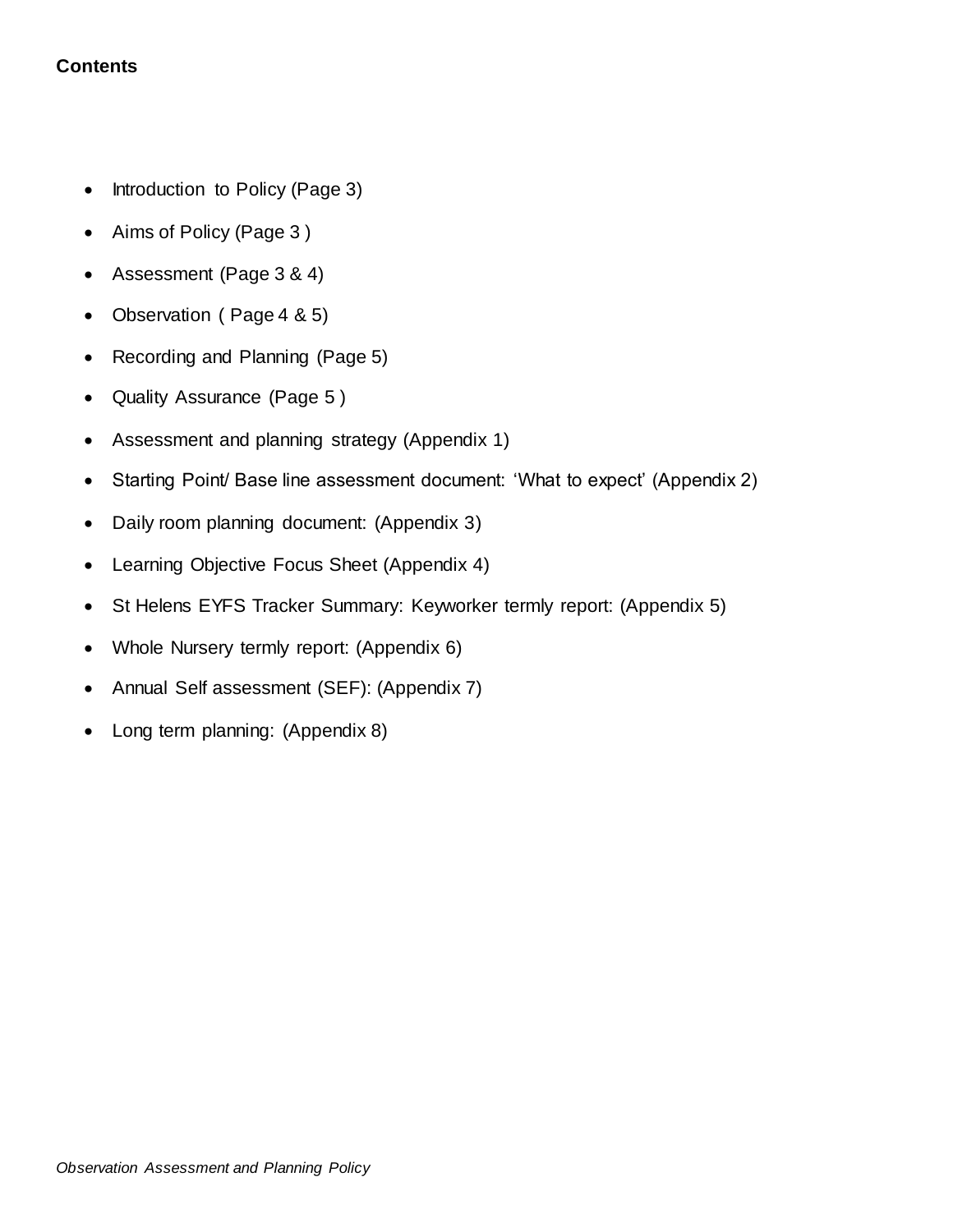## **Introduction**

Happy Bunnies takes an individual child centred approach, ensuring that every stage of development from babies through to school age is carefully planned for, and delivered. Children are supported to learn, develop, experiment and experience: but importantly and often overlooked have lots of fun doing so. The following policy outlines the principles upon which we base our observations, assessment of children, cycles of planning and the procedures used to put these principles into practice.

## **Aims of the Policy**

- To have an in-depth understanding of each child's level of development, ensuring that planning is informed and meets the diverse needs of all our children.
- To fully support learning and development, to enable all our children to reach their full potential.
- To provide a clear framework and structure for assessment and planning with the nursery.
- To recognise and celebrate children progress in learning and development.
- To value the contributions of and work in partnership with parents / carers and key partners.

Significant revisions to our observation, assessment and planning practices are documented within our 2019 policy as a response to the changes identified within the Early Years Inspection Handbook 2019. Happy Bunnies recognise and acknowledge the importance of 'quality of education' with a number of significant steps taken by Happy Bunnies to:

- Improve effectiveness of systems, for the recording of children's progress, ensuring more informed planning.
- Reduce the burden on practitioners and managers in the collection and analysis of data, to afford more focus and emphasis on the child's learning experience.
- Move away from onerous systems of tracking, targeting outcomes that children achieve into education-focused, rather than data-focused.

#### **Assessment**:

Happy Bunnies utilises the EYFS framework as criterion for measuring children's progress and development. It is based on on-going observation and assessment in the three prime and four specific areas of learning, and the three learning characteristics, set out below:

#### **The prime areas of learning:**

- Communication and language
- Physical development
- Personal, social and emotional development

#### **The specific areas of learning:**

- Literacy
- Mathematics
- Understanding the world
- Expressive arts and design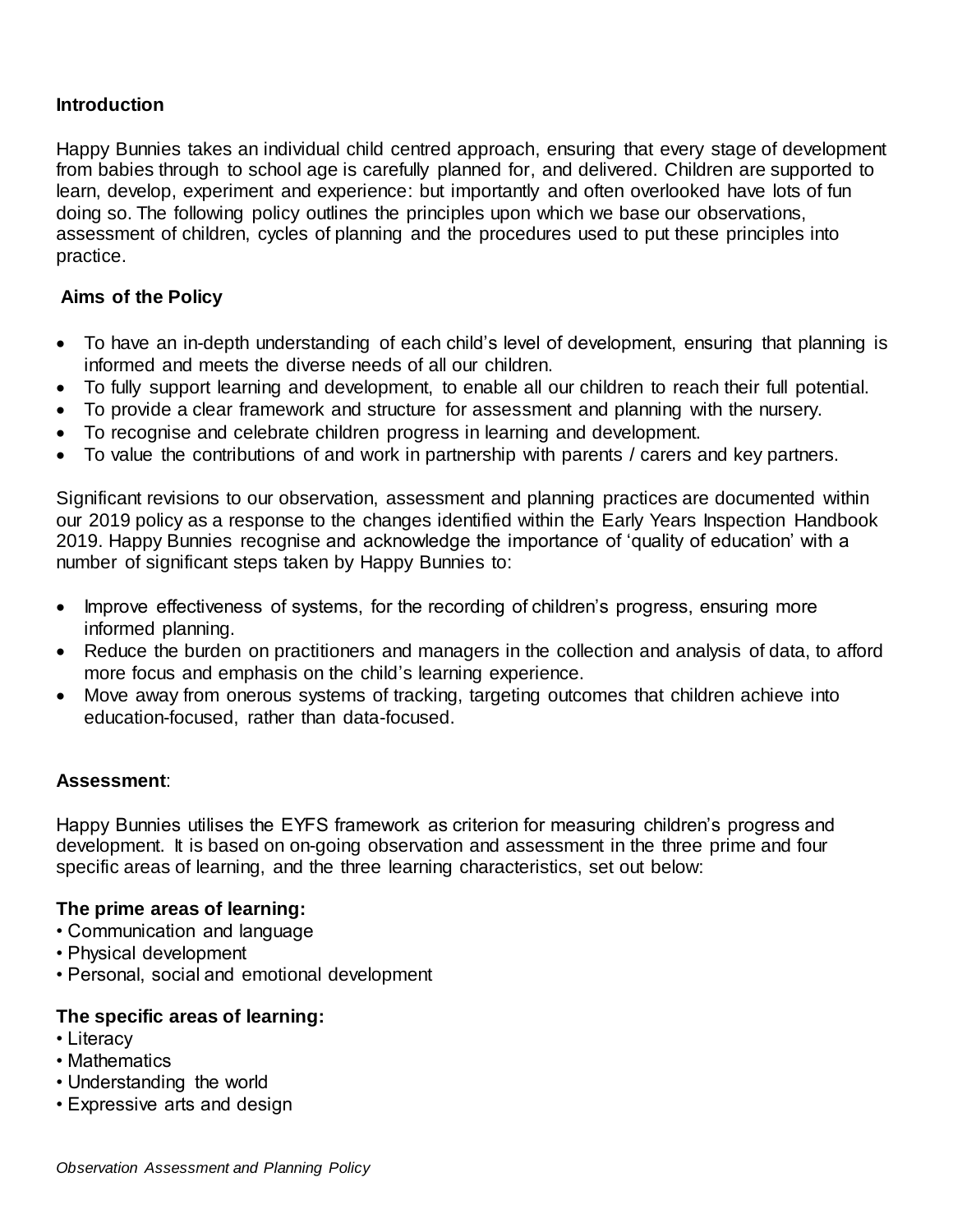# **Characteristics of Effective Learning (COEL):**

- Playing and exploring
- Active learning
- Creating and thinking critically

Happy Bunnies has a clear and well defined processes of assessment and planning, from point of entry into the nursery through to leaving for school. A variety of assessment methods are employed to ensure that childrens educational needs and development is met. (Appendix 1) sets out Happy Bunnies assessment and planning strategy.

A wide range of assessment methods are used at Happy Bunnies to ensure that an accurate and informative picture of a child's progress and needs is evident throughout their time at nursery. The following methods are used to capture evidence, which in turn informs planning and next steps:

- Formative assessment
	- Starting point / base line assessment
	- Practitioner observations
	- Parent/ carer observations (wow & 2simple)
	- Individual/ group observations
	- Planned observation
	- Unplanned or spontaneous observations.
- Summative assessments
	- Termly progress assessments
	- Annual assessments
	- Two year checks
	- School transitional assessments

#### **Observation**

Observation is the key to understanding young children as learners and a vital tool in finding out more about them as individuals. It is an integral part of the assessment and planning cycle and a firm basis for reflection. In any high-quality setting, observation is recognised as a fundamental and crucial aspect of the practitioner's role and, as such, is given high priority in terms of training and everyday practice.

Often systems, functions and practices employed in observation, assessment and planning can become overly onerous or complex as the collection of evidence and the demonstrating of effectiveness can take the staff team away from what should be the core business of providing 'high quality education'.

Happy Bunnies has recognise's that staff time with children is precious, as such a conscious effort has been made to support staff, improve systems and practices to dedicate more opportunity and time to quality learning and developmental experiences for children.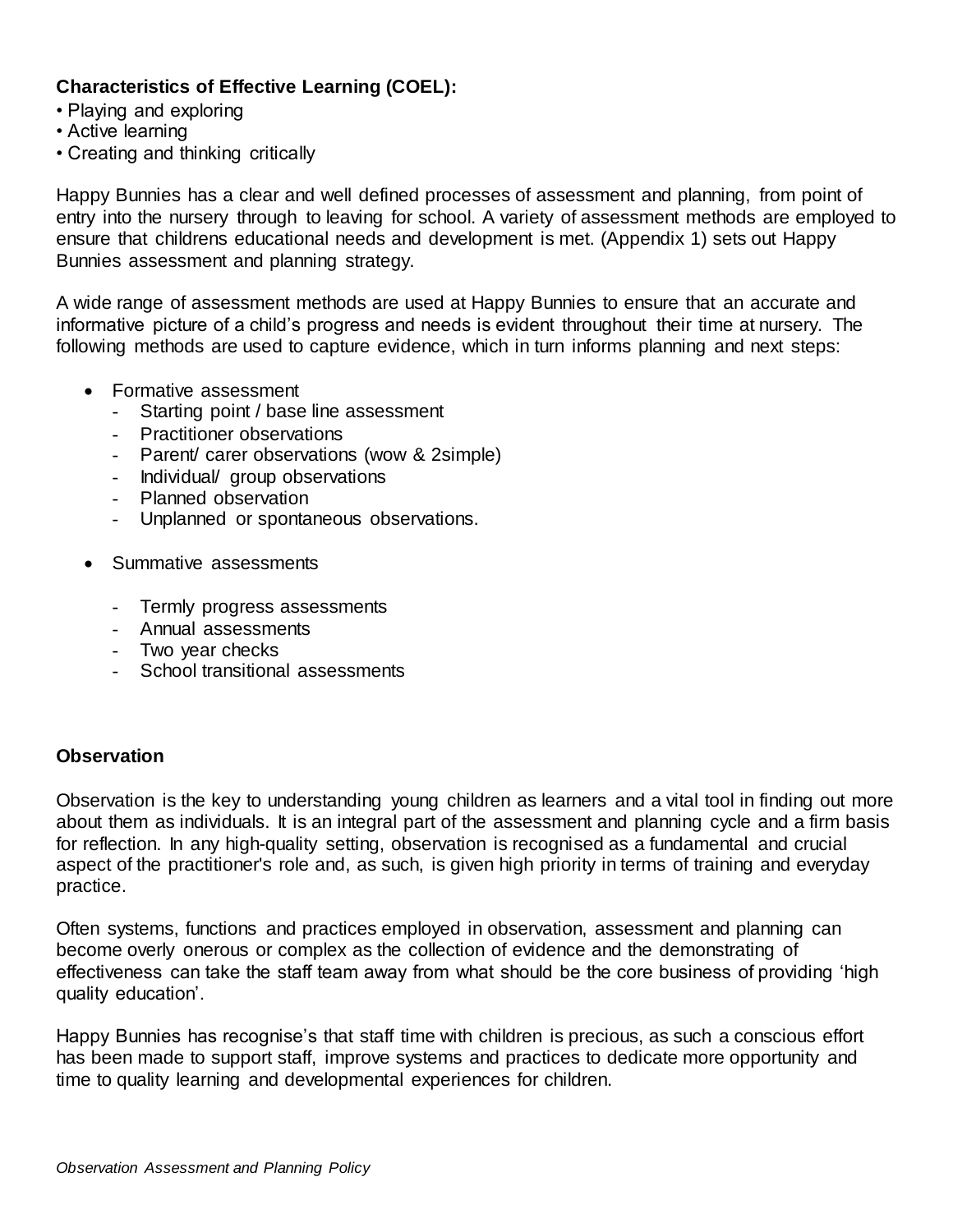Significant investment, both in time and resources has been actioned to improve the observation process, steps include:

- Introduction of online observation, assessment & tracking system (2 simple)
- Investment in I.T services and resources
- Extensive CPD
- Restructuring of observation, assessment and planning processes.

## **Recording and Planning.**

As with observation, significant changes have been actioned to improve the effectiveness and efficiency of our recording and planning processes. Happy Bunnies assessment and planning strategy Appendix 1 sets out our framework. Key documentation and process below support the implementation of our recording and planning cycle:

- Starting Point/ Base line assessment document: '*What to expect'* (Appendix 2)
- Daily room planning document: (Appendix 3)
- Learning Objective Focus Sheet (Appendix 4)
- Termly Keyworker Assessment Summary: (Appendix 5)
- Termly Nursery report: (Appendix 6)
- Annual Self assessment (SEF): (Appendix 7)
- Long term Planning (Appendix 8)

As well as clearly defined and structured recording and planning cycles undertaken by the staff team, working with parents / carers, are vital partners in the assessment and planning process. Methods include:

- Parent / carer feedback
- WOW moments
- Parent / Carer termly surveys

#### **Quality assurance**

Quality assurance practices aim to develop and maintain the highest standards by clear and defined frameworks for the nursery and practitioners to reflect on existing provision. They encourage staff to assess their own practice, compare it with the standards they aspire to and develop accordingly. At best, identify what quality is and provide a framework to achieve it.

Happy Bunnies believes that quality assurance processes provide a route to raise standards through a process of self-evaluation or self-assessment. This involves practitioners in a cycle of continuous improvement in which the provision is audited against a set of criteria or standards. Strengths and areas for improvement are identified, an action plan is developed and implemented, and progress is reviewed. Key processes and tools employed within the nursery in effective quality assurance include:

- Quality Calendar
- Annual Self-assessment (SEF): (Appendix 7)
- Staff Appraisal and Supervision
- Practitioner observations
- Peer observations
- Termly reporting